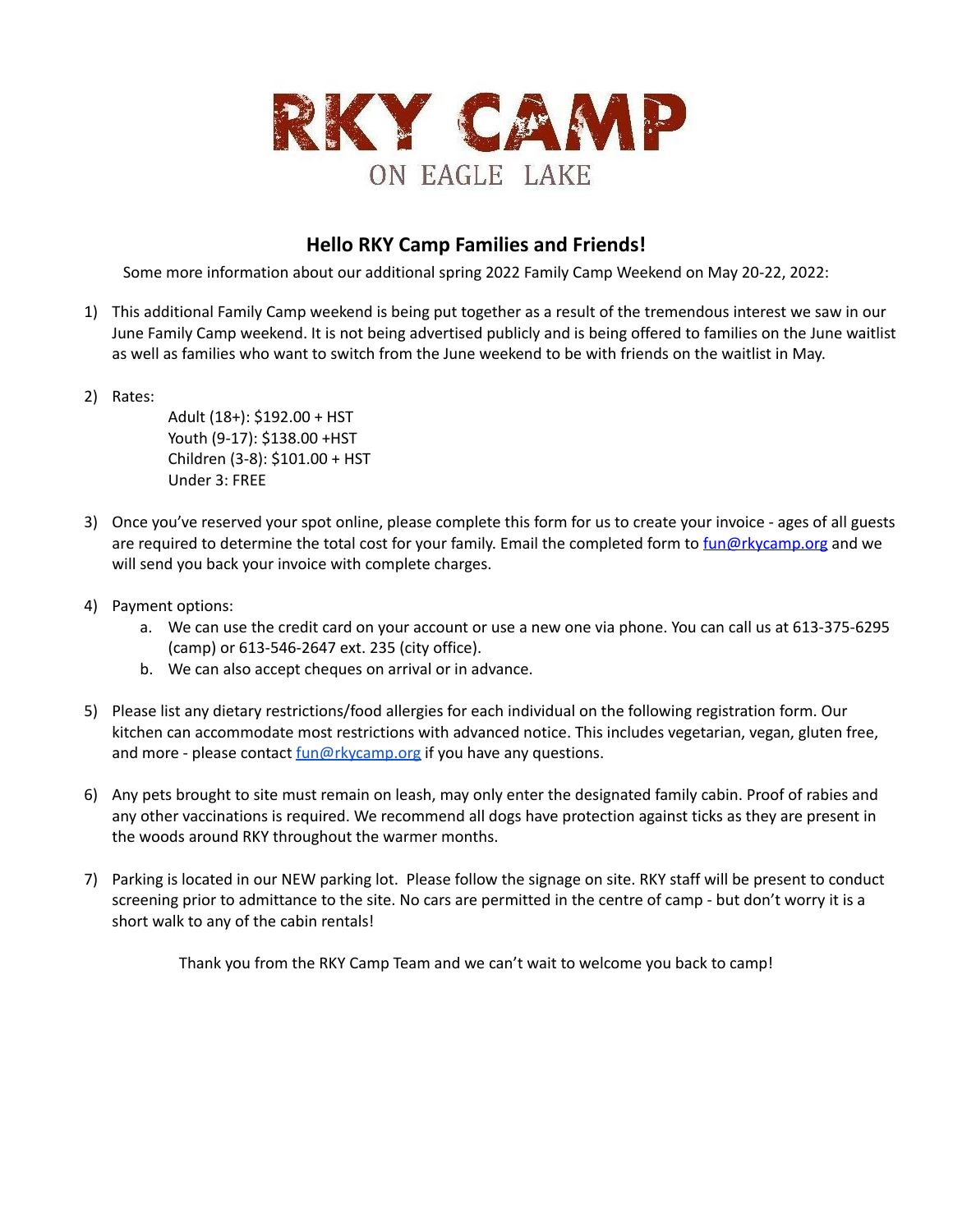| RKY Family Camp - May 20-22, 2022              |           |              |                  |
|------------------------------------------------|-----------|--------------|------------------|
| FAMILY ADDRESS/CONTACT INFORMATION             |           |              |                  |
|                                                | Address:  | Apt#         | Home/Cell Phone: |
| City:                                          | Province: | Postal Code: | Email:           |
| <b>EMERGENCY CONTACT INFORMATION</b>           |           |              |                  |
|                                                |           |              |                  |
| Last:                                          | First:    |              | Email:           |
| Home Phone:                                    |           | Work Phone:  | Cell Phone:      |
|                                                |           |              |                  |
| <b>HEALTH HISTORY AND PERSONAL INFORMATION</b> |           |              |                  |

| Guest #1 (Must be 25 years of age or older) |  |
|---------------------------------------------|--|
| Birthday/Age:                               |  |
|                                             |  |
| <b>Dietary Needs:</b>                       |  |
| $\Box$ Vegetarian                           |  |
| $\Box$ Lactose Intolerant                   |  |
| $\Box$ Gluten Free                          |  |
| $\Box$ Other (Please Specify)               |  |
|                                             |  |
|                                             |  |
|                                             |  |

| Guest #2                              |                          |
|---------------------------------------|--------------------------|
| Full Name:                            | Birthday/Age:            |
|                                       |                          |
| <b>Health Conditions or Concerns:</b> | <b>Dietary Needs:</b>    |
|                                       | $\Box$ Vegetarian        |
|                                       | □Lactose Intolerant      |
|                                       | $\Box$ Gluten Free       |
|                                       | □ Other (Please Specify) |
|                                       |                          |
|                                       |                          |
|                                       |                          |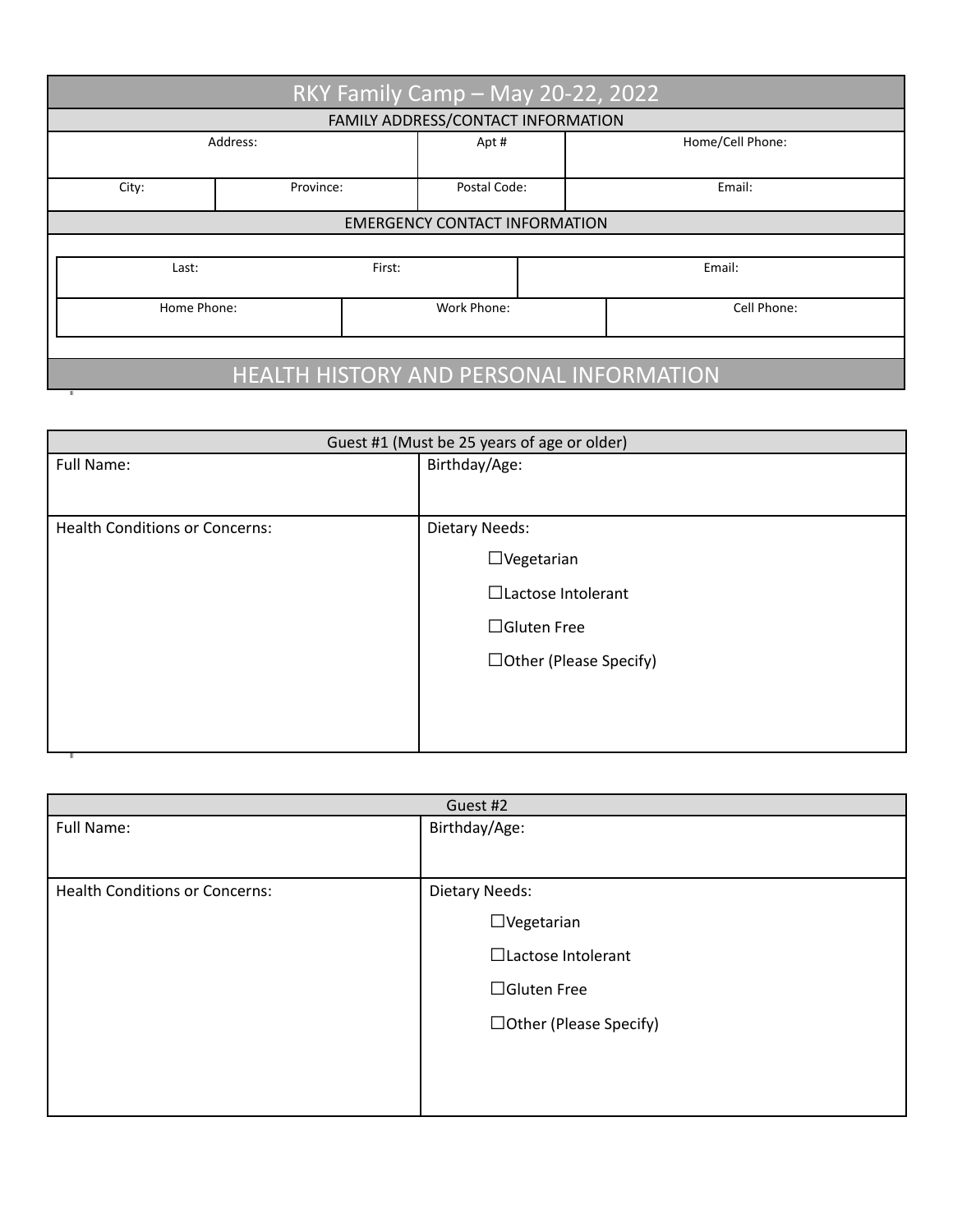| Guest #3                              |                               |
|---------------------------------------|-------------------------------|
| Full Name:                            | Birthday/Age:                 |
|                                       |                               |
| <b>Health Conditions or Concerns:</b> | <b>Dietary Needs:</b>         |
|                                       | $\Box$ Vegetarian             |
|                                       | □Lactose Intolerant           |
|                                       | $\Box$ Gluten Free            |
|                                       | $\Box$ Other (Please Specify) |
|                                       |                               |
|                                       |                               |
|                                       |                               |

t

| Guest #4                              |                               |
|---------------------------------------|-------------------------------|
| Full Name:                            | Birthday/Age:                 |
|                                       |                               |
| <b>Health Conditions or Concerns:</b> | <b>Dietary Needs:</b>         |
|                                       | $\Box$ Vegetarian             |
|                                       | □Lactose Intolerant           |
|                                       | $\Box$ Gluten Free            |
|                                       | $\Box$ Other (Please Specify) |
|                                       |                               |
|                                       |                               |
|                                       |                               |

| Guest #5                              |                               |
|---------------------------------------|-------------------------------|
| Full Name:                            | Birthday/Age:                 |
|                                       |                               |
| <b>Health Conditions or Concerns:</b> | <b>Dietary Needs:</b>         |
|                                       | $\Box$ Vegetarian             |
|                                       | □Lactose Intolerant           |
|                                       | $\Box$ Gluten Free            |
|                                       | $\Box$ Other (Please Specify) |
|                                       |                               |
|                                       |                               |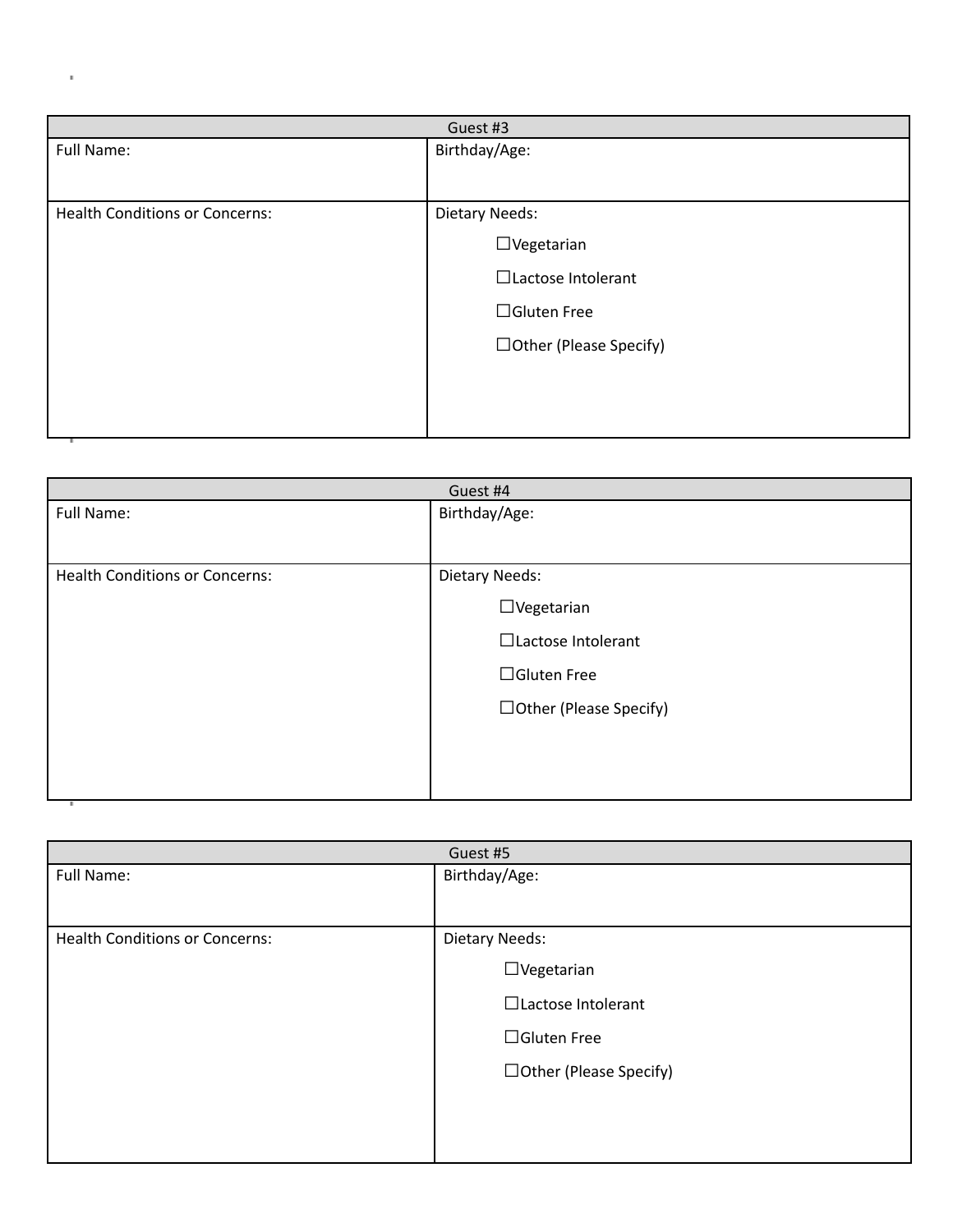| Guest #6                              |                               |
|---------------------------------------|-------------------------------|
| Full Name:                            | Birthday/Age:                 |
|                                       |                               |
| <b>Health Conditions or Concerns:</b> | <b>Dietary Needs:</b>         |
|                                       | $\Box$ Vegetarian             |
|                                       | □Lactose Intolerant           |
|                                       | $\Box$ Gluten Free            |
|                                       | $\Box$ Other (Please Specify) |
|                                       |                               |
|                                       |                               |

| Guest #7                              |                               |
|---------------------------------------|-------------------------------|
| Full Name:                            | Birthday/Age:                 |
|                                       |                               |
| <b>Health Conditions or Concerns:</b> | <b>Dietary Needs:</b>         |
|                                       | $\Box$ Vegetarian             |
|                                       | □Lactose Intolerant           |
|                                       | $\Box$ Gluten Free            |
|                                       | $\Box$ Other (Please Specify) |
|                                       |                               |
|                                       |                               |

## **RELEASE AND INDEMNIFICATION**

## **PLEASE READ CAREFULLY READ BEFORE SIGNING**

Each of the undersigned (each a "Renter") hereby understands and agrees that, as a Renter of an RKY Camp campsite and cabin(s) (collectively, the "Campsite"), they are responsible for their actions and agree to comply with all rules for the RKY Family Cabin Rental Program (a copy of which have been made available to each of the undersigned) while using the Campsite and all other RKY Camp Facilities.

Each of the undersigned further understands and agrees that there are inherent risks involved in camping, including but not limited to the risk of physical injury in connection with participating in activities at or attending RKY Camp facilities, including the Campsite, and accepts and fully assumes responsibility for such risk. Each of the undersigned understands and agrees that they are wholly responsible for their actions and their own safety and welfare of person(s) associated with this Rental. In consideration of being allowed at RKY Camp, each of the undersigned hereby releases and forever